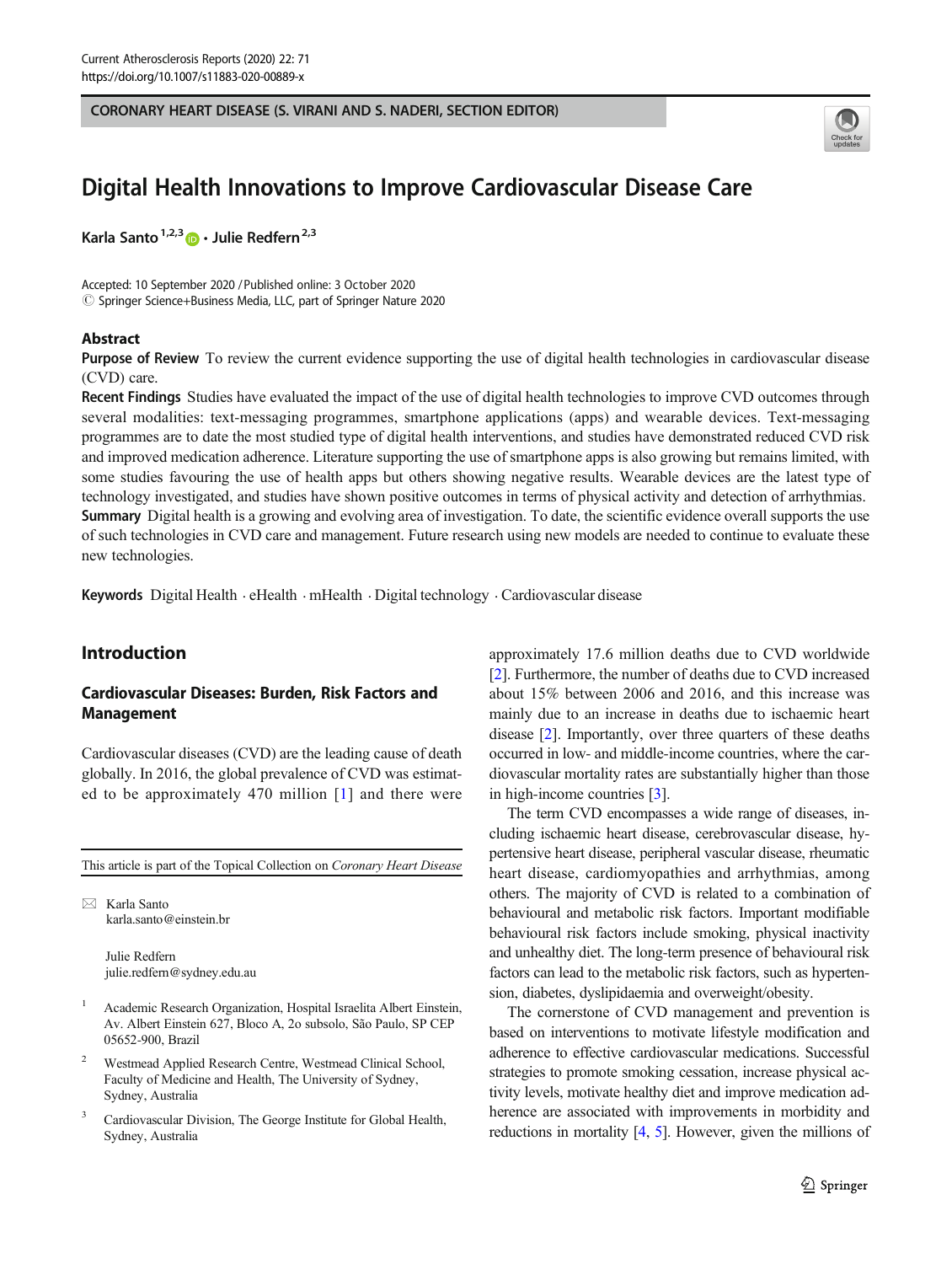people at risk for or with CVD, there are practical, logistical, geographical and financial challenges associated with delivering comprehensive risk factor management to diverse populations. Health systems throughout the world are charged with finding ways to reach more people in efficient and scalable ways.

#### Digital Health

Digital Health is defined as the use of digital, mobile and wireless technologies to support the achievement of health objectives [\[6](#page-7-0)]. Recently, the term digital health is most often used to describe the use of information and communications technologies for health, and encompasses eHealth and mHealth interventions, as well as emerging fields such as big data analytics, artificial intelligence (AI) and machine learning [\[7](#page-7-0), [8](#page-7-0)]. Digital health technologies are transforming healthcare by facilitating disease prevention, diagnosis and management, which in turn empower patients and healthcare professionals to achieve better health outcomes [\[9](#page-7-0)].

In a resolution published in 2018, the World Health Organization (WHO) urged health organizations from around the globe to prioritize the development, evaluation, implementation and expansion of digital health technologies and integrate these new technologies into existing health systems infrastructures [[8](#page-7-0), [10](#page-7-0)]. As stated by the WHO Director-General in another report published in 2019, digital health has the potential to close the gap of health access inequities, by improving reach and strengthening health systems [\[8](#page-7-0)]. The potential of digital health interventions has become even more relevant during the current COVID-19 pandemic, in which social isolation has boosted the need for rapid proliferation of digital medicine and brought to light some of the regulatory restrictions that make digital expansion difficult [[11](#page-7-0)].

Digital health is a dynamic, ever-evolving field that requires new approaches to assess the efficacy and effectiveness of these innovative technologies. To address this need, WHO has released guidance on how to monitor and evaluate digital health technologies [[6\]](#page-7-0). In this guide, several recommendations are presented, including how to select the study design and indicators to best evaluate a digital health intervention, key components and tools for digital health monitoring, different approaches on data quality assessment, and guidelines for reporting the findings, particularly the mHealth Evidence Reporting and Assessment (mERA) checklist. [\[6](#page-7-0), [12\]](#page-7-0) The guide also highlights the importance of including quantitative as well as qualitative and economic methods in the evaluation of the digital health interventions. [\[6](#page-7-0)] In addition, the United States (US) Food and Drug Administration (FDA) is also reshaping its oversight and regulation over digital health technologies, by recognizing that a more efficient, risk-based approach is necessary to appropriately regulate digital health technologies while continuing to foster innovation [[9\]](#page-7-0). One of FDA's new approaches to digital health oversight was the creation of the Digital Health Program, in which several policies were created to allow lower risk technologies to be readily available to the public while assuring that these digital technologies are high quality, safe and effective. While digital health interventions have the potential for significant, largescale impact on healthcare, the implementation of such interventions must be done with a careful evaluation of the scientific evidence of the risks and benefits of these interventions so that resources are not wasted on ineffective interventions [\[8](#page-7-0)].

# Digital Health Interventions to Improve CVD Care

As it pertains to CVD, digital health technologies have many potential applications. For example, for diagnostic purposes, an echocardiogram transducer connected to smartphone or tablet can be useful in the diagnosis of valvular heart disease in limited-resource income settings, where a standard echocardiogram machine is not available. In addition, wearable devices, such as smartwatches, can aid the diagnosis of arrhythmias that require continuous rhythm monitoring, where long periods of monitoring would previously have only be feasible with the implantation of a loop recorder. For monitoring purposes, inflatable blood pressure (BP) cuffs connected to a smartphone app via Bluetooth can facilitate home BP monitoring to guide treatment. For treatment purposes, 3-D printing could be used as a potential solution to produce low-cost cardiac valves for valve replacement in the future. Furthermore, AI can be used to assist the development of new medicines and machine learning to predict CVD outcomes.

Although digital health has a huge potential to improve CVD prevention and care, there is limited robust scientific evidence to date to support the use of digital health technologies. In this section, we will review the evidence on digital health interventions in CVD. We will focus on the three main types of interventions that have been most studied to date and are supported by rigorous well-conducted clinical trials: (i) text-messaging programmes, (ii) smartphone applications (apps) and (iii) wearable devices.

### Text-Messaging Programmes

Text-messaging programmes are the most studied type of digital health interventions, being a relatively old technology from the early 2000s. Early on when they started being used, text messages became a convenient, frequent and inexpensive way of communication that did not require Internet connection. Within the healthcare field, text messages also became an attractive tool for communication with patients, as text messages can be sent to a large number of people at once with minimal human input through an automated software, can be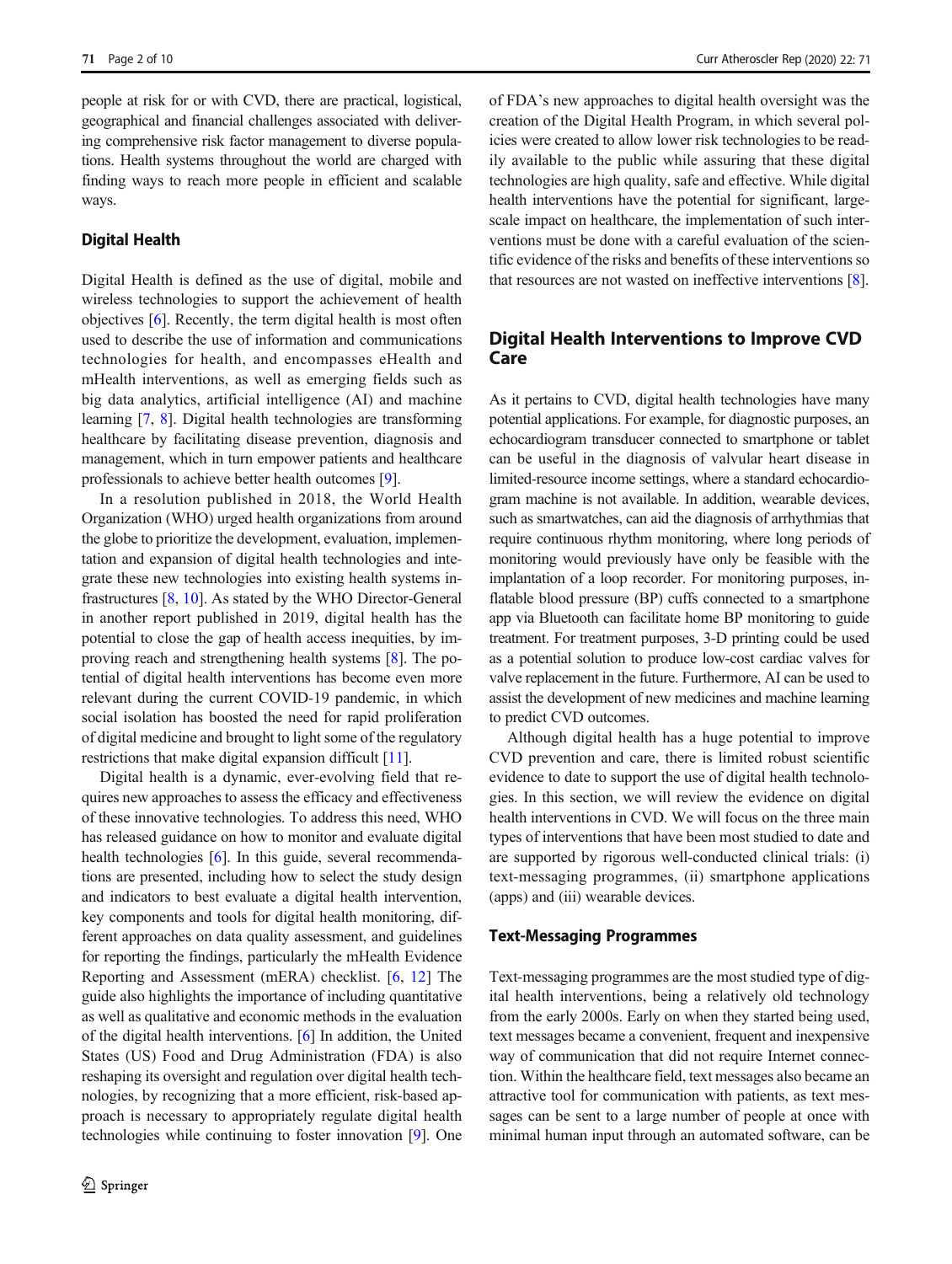bought at a bulk-rate reducing the cost to the provider and is usually perceived as a non-intrusive way of communication. Moreover, interventions delivered via text message can reach people who have limited access to healthcare, such as those living in rural and remote areas. In the context of CVD, text messages have been used to improve two cornerstone aspects of CVD management: lifestyle behaviours and medication adherence.

Smoking was one of the first lifestyle behaviours to be addressed via text-messaging programmes. Several studies aimed to assess whether text messages could improve smoking cessation. A Cochrane systematic review published in 2016 reviewed all the available data published up to April 2015 and found 12 studies with a total of 11,885 patients [[13](#page-7-0)••]. The meta-analysis results showed that participants who received the text-messaging programmes were almost twice as likely (relative risk (RR) 1.67, 95% confidence interval (CI) 1.46– 1.90) to quit smoking at 6 months compared with participants who did not receive the programme. All studies were of good quality and, therefore, added to the strength of evidence. Given these findings, governments and medical organizations are now offering free text-messaging programmes to support those who wish to quit smoking, such as the SmokefreeTXT programme in the USA [\[14](#page-7-0)] and the Short Messages against Tobacco (SMAT) programme in Canada [\[15\]](#page-7-0).

Physical inactivity is another lifestyle behaviour studied in many text-messaging trials. A systematic review recently published evaluated whether text-messaging programmes were effective in promoting physical activity  $[16\cdot \bullet]$  $[16\cdot \bullet]$  $[16\cdot \bullet]$ . The authors reviewed the published data up to December 2017 and found 57 studies with a total of 8742 patients. However, only 13 randomized controlled trials (RCTs) with a total of 1346 patients used objectively measured physical activity outcomes through pedometers and accelerometers. A meta-analysis of 10 of these RCTs found a significant increase in step counts per day (Cohen's  $d = 0.38$ , 95% CI 0.19–0.58) at a median follow-up of 12 weeks. About half of the RCTs included in the meta-analysis were considered to have medium to high risk of bias; however, in a sensitivity analysis excluding these lowquality trials, the results did not change significantly (Cohen's  $d = 0.37, 95\% \text{ CI } 0.11 - 0.64$ .

BP and weight management have also been evaluated in text-messaging studies. A recent 2019 systematic review investigated the effects of text-messaging interventions on BP levels and body mass index (BMI) [[17](#page-8-0)••]. This included nine RCTs, with a total of 3779 participants. and the meta-analyses results demonstrated a reduction of 4.13 mmHg (95% CI − 11.07 to  $-2.81$  mmHg,  $p < 0.0001$ ) in systolic BP, of 1.11 mmHg (95% CI − 1.91 to −0.31 mmHg,  $p = 0.002$ ) in diastolic BP and of 0.32 kg/m2 (95% CI – 0.49 to – 0.158 mmHg,  $p < 0.0001$ ) in BMI. However, individual patient data meta-analyses of five of these trials with 1976 participants did not confirm the results. Another recent 2020

meta-analysis confirmed the benefits of text-messaging programmes on weight loss in overweight participants [\[18](#page-8-0)•].

Medication adherence is the other cornerstone of CVD management, and like lifestyle behaviours, several studies have evaluated text-messaging programmes to improve adherence. A Cochrane systematic review, published in 2017, aimed to assess the effects of text-messaging interventions on medication adherence in CVD patients [\[19](#page-8-0)••]. Only seven RCTs with a total of 1310 patients were included in the review. It was not possible to conduct a meta-analysis as there were heterogeneities in the way the adherence outcomes were measured, but the authors reported that six out of the seven trials showed beneficial effects of text-messaging programmes on medication adherence in CVD patients. Although promising, it is important to mention that the included studies were small, and the quality of the evidence was considered to be low. Another 2016 systematic review published performed a meta-analysis of RCTs aimed at improving adherence through text messages [[20](#page-8-0)•]. Although the included studies were not restricted to CVD patients, and included studies evaluating patients with a variety of chronic conditions, this study reported that text-messaging interventions resulted in an approximate 18% absolute increase in adherence rates.

Importantly, most of the text-messaging studies have evaluated its impact on a single health behaviour. Although improving a specific health behaviour is beneficial to people living with CVD, improvements in multiple behaviours simultaneously are likely to provide a more significant health impact. The TEXT ME study, published in 2015, was one of the few robust RCTs published to date that investigated the effects of text messages on multiple health behaviours [[21,](#page-8-0) [22](#page-8-0)]. Briefly, TEXT ME was a 6-month text-messaging programme based on behavioural psychology that focused on motivating and supporting change in multiple lifestyle behaviours in patients with coronary heart disease. [\[23](#page-8-0)] The study included 710 patients and found that the text-messaging programme was associated with lower total and LDL cholesterol, lower BP, lower BMI, lower smoking rates, higher physical activity levels and higher adherence to dietary guidelines [[22,](#page-8-0) [24](#page-8-0), [25\]](#page-8-0). Of note, participants in the text-messaging group were almost three times more likely to achieve multiple risk factor control than the usual care group (RR 2.80, 95% CI 1.95–4.02, for achieving 4 or more key CVD risk factors). Other very important findings of this study were that the text-messaging intervention was engaging and useful for patients, was predicted to lead to better clinical outcomes and was cost-saving in a modelling analysis [[26,](#page-8-0) [27\]](#page-8-0).

#### Smartphone Apps

With the advent of smartphones and tablets, digital health interventions delivered via these new devices started to grow exponentially. Interventions delivered via smartphones and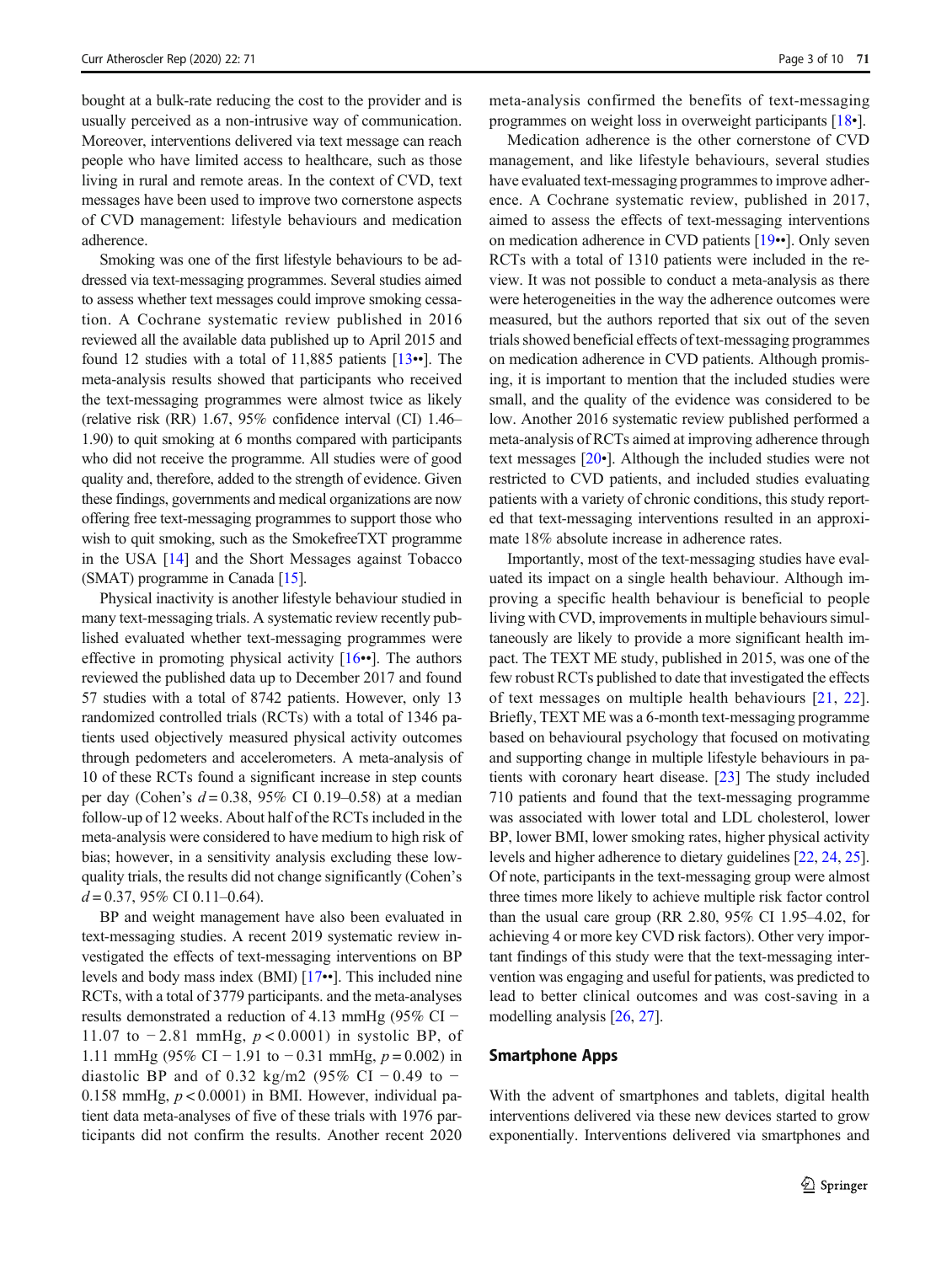tablets are more sophisticated than text-message interventions, as these newer devices are capable of running apps, which are computer-like programmes with many functionalities. Apps can educate patients through written and visual information and monitor and manage health conditions through in-built diaries and automatic reminders. Although there is a huge potential for health apps, there is one important aspect to consider. Different from text-messaging programmes, health apps are often developed with no or little input from health professionals and are not guided by evidence-based guidelines [[28\]](#page-8-0). Hundreds of thousands of health apps are made available to the general public in the app stores with little investigation into whether such apps are beneficial or harmful to patients.

Given the many potential functionalities of a health app, it is important to build an app that focuses on features most likely to impact an individual's behaviour. An interesting review of the evolution of smartphone apps in preventing CVD was published in 2015 [\[29](#page-8-0)•]. The authors discuss that CVD prevention apps should have some core components to promote behaviour change. They conclude these apps should be simple, have credible information, be based on behavioural change concepts, use real-time data tracking for monitoring behaviours, provide rewards to motivate patients to keep on track, have personalized information, have social elements to engage patients and ensure privacy.

A recent systematic review published in 2018 aimed to evaluate the effectiveness, acceptability and usefulness of health apps for CVD management and control [[30](#page-8-0)••]. The authors reviewed the literature published up to April 2017 and found 10 studies with a total of 607 patients. The interventions were varied and targeted different populations of patients with hypertension, coronary heart disease, heart failure and stroke. Only three studies were RCTs, and due to the heterogeneity of the studies, a meta-analysis was not carried out. The results showed that app users had improvements in BP, BMI, waist circumference, cholesterol, physical activity, smoking cessation and medication adherence, as well as quality of life, disease-specific knowledge, psychological wellbeing and re-hospitalization rates. This review also evaluated app characteristics and found that appealing app features included tracking of health behaviours, self-monitoring, disease information and personalized/customisable content. Although the results point to a potential benefit of health apps for CVD care, the authors caution that low-quality of evidence to date, given the small number of RCTs, small sample sizes and short duration of the interventions, limit interpretation of these results.

Since the publication of the afore-mentioned review, three relevant RCTs have been published. The results of these RCTs are presented in Table [1.](#page-4-0) The study by Morawski et al. was published in 2018 and aimed to assess whether a smartphone app improved medication adherence and BP control in patients with uncontrolled hypertension [[31,](#page-8-0) [35](#page-8-0)].

An interesting aspect of this trial was that it was an entirely virtual RCT with no in-person visits. Recruitment was done via social media, online patient communities and advertisements; informed consent was provided via the study website; eligibility assessment was conducted via an online questionnaire; and home BP measurements performed using a Bluetooth-enabled automated BP monitor mailed by the study team. At 12 weeks, the results showed an improvement in self-reported medication adherence and no significant difference in systolic BP in the app users compared with nonapp users.

A second trial published by Santo et al. in 2019 also aimed to assess whether medication reminder apps improved medication adherence and other clinical outcomes, such as BP and cholesterol levels [\[32](#page-8-0), [36\]](#page-8-0). This study was a 3-arm RCT comparing a basic medication reminder app, an advanced reminder app and usual care (see Table [1](#page-4-0) for intervention details) in a coronary heart disease population. Similar to the previous trial, the results showed an improvement in self-reported medication adherence that was not accompanied by any statistically significant improvements in clinical outcomes in app users compared with usual care. Of note, a mixed-methods evaluation of this trial found that the majority of patients who received the app intervention found useful to have an easily accessible record of their medications names and dosages on their smartphones and that the medication reminders helped them take their medications correctly [\[37](#page-8-0)]. In terms of usability and engagement, most patients found the app was easy-touse and used the medication reminders at least once a day, while only a small number of patients have technical difficulties while using the app.

A few interesting aspects of both of these trials should be discussed. Both studies had a small but statistically significant improvement in self-reported medication adherence at a shortterm follow-up of 3 months. First, the magnitude of effect might have been too small, and second, the follow-up period might not have been long enough to translate the benefits of improved medication adherence into clinical outcomes, such as BP and cholesterol levels. Of note, both trials reported that some participants in the intervention groups did not download the apps and, therefore, did not receive the intervention, while some participants in the control group downloaded a medication reminder app during the course of the trial. Both of these situations could also have contributed to the null effect in the clinical outcomes.

The third relevant trial by Redfern et al. assessed whether a consumer-directed digital health strategy for CVD risk management, which included a website and an accompanying app (CONNECT), would improve medication adherence and clinical outcomes in patients with moderate to high risk of CVD [\[33](#page-8-0), [34](#page-8-0)•, [38\]](#page-8-0). The intervention was integrated with the patient's electronic health record at the primary healthcare facility. At 12 months, the study results did not show a statistically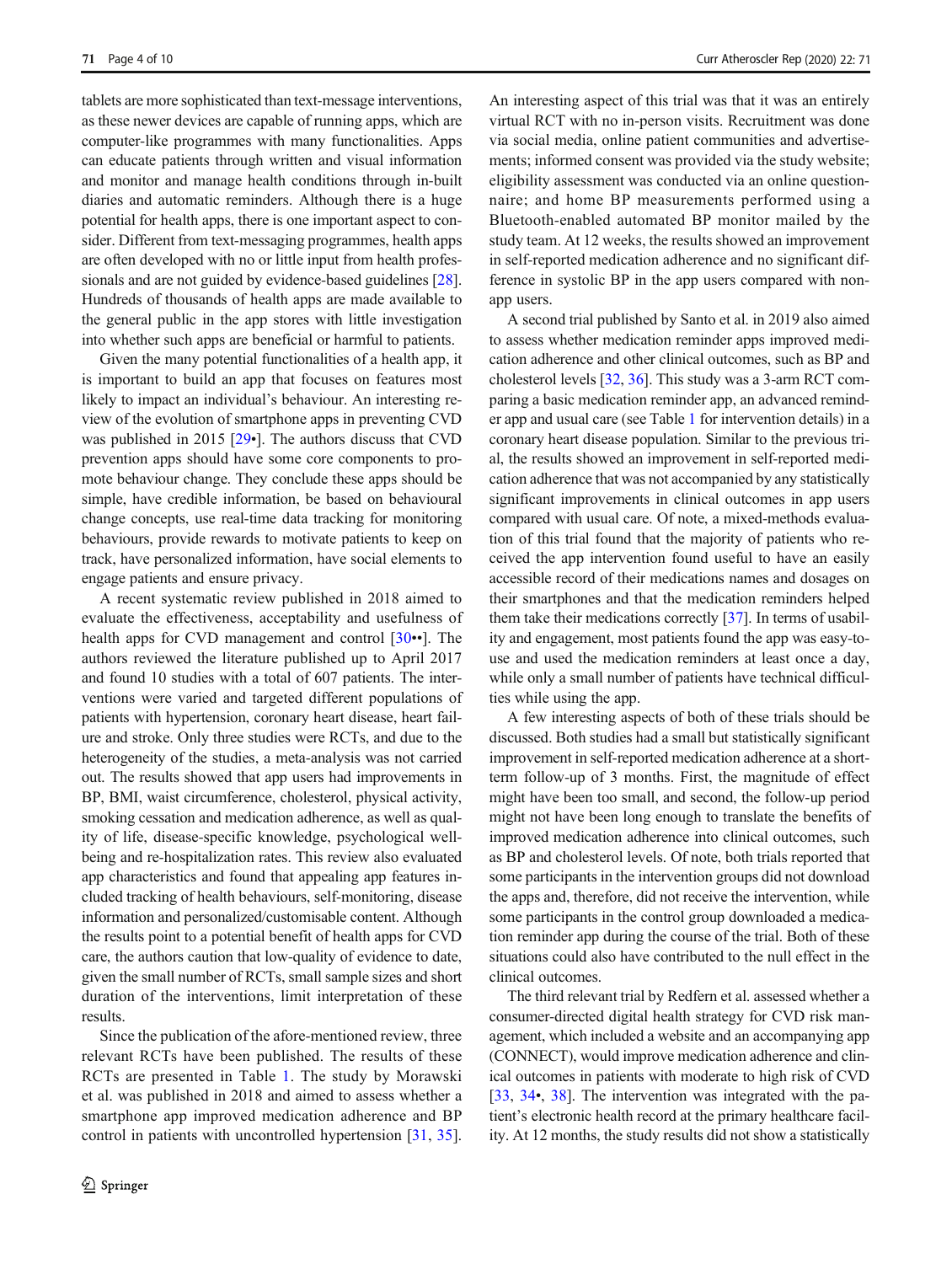#### <span id="page-4-0"></span>Table 1 Recent randomized clinical trials of app-based interventions in CVD patients

| Author,<br>year<br>Country                                  | Number of Duration<br>participants |          | Population<br>characteristics                                                 | Interventions                                                                                                                                                                                                                                                                                                                                                                                                                                                                                                                                                                                                                                                                                                                                      | Outcomes                                                                                                                                                                                                                             | $\boldsymbol{p}$<br>value |
|-------------------------------------------------------------|------------------------------------|----------|-------------------------------------------------------------------------------|----------------------------------------------------------------------------------------------------------------------------------------------------------------------------------------------------------------------------------------------------------------------------------------------------------------------------------------------------------------------------------------------------------------------------------------------------------------------------------------------------------------------------------------------------------------------------------------------------------------------------------------------------------------------------------------------------------------------------------------------------|--------------------------------------------------------------------------------------------------------------------------------------------------------------------------------------------------------------------------------------|---------------------------|
| Morawski,<br>$\lceil 31 \cdot \rceil$<br>2018<br><b>USA</b> | 412                                | 12 weeks | Mean age:<br>52 years<br>(SD: NP)<br><b>Males: 165</b><br>$(40\%)$            | Intervention: Medisafe app<br>- BP monitoring/tracking<br>- Medication list<br>- Medication reminders<br>- Medication adherence weekly reports<br>- Medfriend feature, in which the user would allow app access to a Medication adherence<br>family member or friend to view the medication-taking history,<br>receive alerts when the user would miss a medication dose and<br>provide peer-support<br>Control: Usual care                                                                                                                                                                                                                                                                                                                        | Co-primary outcome:<br>SBP—mean (SD)<br>I: 140.8 mmHg (15.7)<br>$C: 141.2 \text{ mmHg} (17.3)$<br>Co-primary outcome:<br>MMAS-8 score—mean<br>(SD)<br>I: $6.3(1.6)$<br>C: 5.7(1.8)<br>Secondary outcome:<br>$SBP/DBP < 140/90$ mmHg— | 0.78<br>0.01<br>0.68      |
| Santo,<br>[32]<br>2019<br>Australia                         | 163                                | 3 months | Mean age:<br>57.9 years<br>(SD 8.91)<br><b>Males: 143</b><br>(87.7%)          | Intervention 1: Basic app<br>- Simple non-interactive daily reminders (one-time only), similar<br>to an alarm or text message, for medication-taking at the correct<br>time every day<br>Intervention 2: Advanced app<br>- Interactive and customizable features<br>- Daily reminders that could be snoozed, rescheduled or marked as Secondary outcome:<br>'taken' or 'missed'<br>- Default settings for the reminders to occur up to 3 times at<br>10-min intervals<br>- Medication refill reminders<br>- Medication adherence statistics<br>- Ability to export and share information with others<br>- Ability to alert other people if the participant missed a<br>medication dose<br>Control: Usual care<br>Intervention: CONNECT website/app | $n\left(\%\right)$<br>I: $67(35.8)$<br>C: 69(37.9)<br>Primary outcome:<br>Medication adherence<br>MMAS-8 score-mean<br>$(95\% \text{ CI})$                                                                                           | 0.008                     |
|                                                             |                                    |          |                                                                               |                                                                                                                                                                                                                                                                                                                                                                                                                                                                                                                                                                                                                                                                                                                                                    | I: $7.11(6.90-7.31)$<br>$C: 6.63 (6.35 - 6.92)$<br>SBP—mean (SD)<br>I: $125.0(17.05)$                                                                                                                                                | 0.773                     |
|                                                             |                                    |          |                                                                               |                                                                                                                                                                                                                                                                                                                                                                                                                                                                                                                                                                                                                                                                                                                                                    | C: 126.0(19.12)<br>Secondary outcome:<br>DBP-mean (SD)<br>I: $80.2(8.76)$<br>C: 81.1(10.47)<br>Secondary outcome:<br>Total cholesterol—mean (SD)<br>I: $3.60(0.90)$<br>C: 3.60(0.84)                                                 | 0.592<br>0.990            |
|                                                             |                                    |          |                                                                               |                                                                                                                                                                                                                                                                                                                                                                                                                                                                                                                                                                                                                                                                                                                                                    | Secondary outcome:<br>LDL cholesterol-mean (SD)<br>I: $1.62(0.75)$<br>C: 1.68(0.70)<br>Medication adherence-%*                                                                                                                       | 0.692<br>0.485            |
| Redfern,<br>[33, 34]<br>2019<br>Australia                   | 934                                |          | 12 months Mean age:<br>$67.0$ years<br>(SD 8.1)<br><b>Males: 719</b><br>(77%) | - Integration with patient's electronic health record with the ability I: 32.8<br>to view personal health information, such as prescribed<br>medicines, test results, BP and weight<br>- Heart age calculator<br>- Simple medication and lifestyle reminders<br>- Appointment reminders<br>- Motivational message prompts, e.g. salt reduction tips<br>- Interactive goal setting<br>- Peer forums<br>Control: Usual care                                                                                                                                                                                                                                                                                                                          | C: 29.9<br>SBP—mean (SD)<br>I: $136.4(17.6)$<br>C: 136.3(16.1)                                                                                                                                                                       | 0.921                     |
|                                                             |                                    |          |                                                                               |                                                                                                                                                                                                                                                                                                                                                                                                                                                                                                                                                                                                                                                                                                                                                    | LDL cholesterol—mean (SD) 0.240<br>I: $2.40(1.00)$<br>C: 2.50(0.90)<br>BMI-mean (SD)                                                                                                                                                 | 0.508                     |
|                                                             |                                    |          |                                                                               |                                                                                                                                                                                                                                                                                                                                                                                                                                                                                                                                                                                                                                                                                                                                                    | I: $29.7(5.70)$<br>C: 29.4(5.00)<br>Physically active—%<br>I: $87$<br>C: 79.7                                                                                                                                                        | 0.016                     |
|                                                             |                                    |          |                                                                               |                                                                                                                                                                                                                                                                                                                                                                                                                                                                                                                                                                                                                                                                                                                                                    | Current smoker-%<br>I: 8.1<br>C: 12                                                                                                                                                                                                  | 0.087                     |
|                                                             |                                    |          |                                                                               |                                                                                                                                                                                                                                                                                                                                                                                                                                                                                                                                                                                                                                                                                                                                                    | eHealth literacy (eHEALS<br>score)—mean (SD)<br>I: $28.3(6.3)$<br>C: 26.4(7.5)                                                                                                                                                       | 0.002                     |

BMI, body mass index; C, control group; CI, confidence interval; DBP, diastolic blood pressure; I, intervention group; LDL, low-density lipoprotein; n, number; NP, not provided; SBP, systolic blood pressure; SD, standard deviation

\*Medication adherence defined as taking BP and cholesterol medications on ≥ 80% of days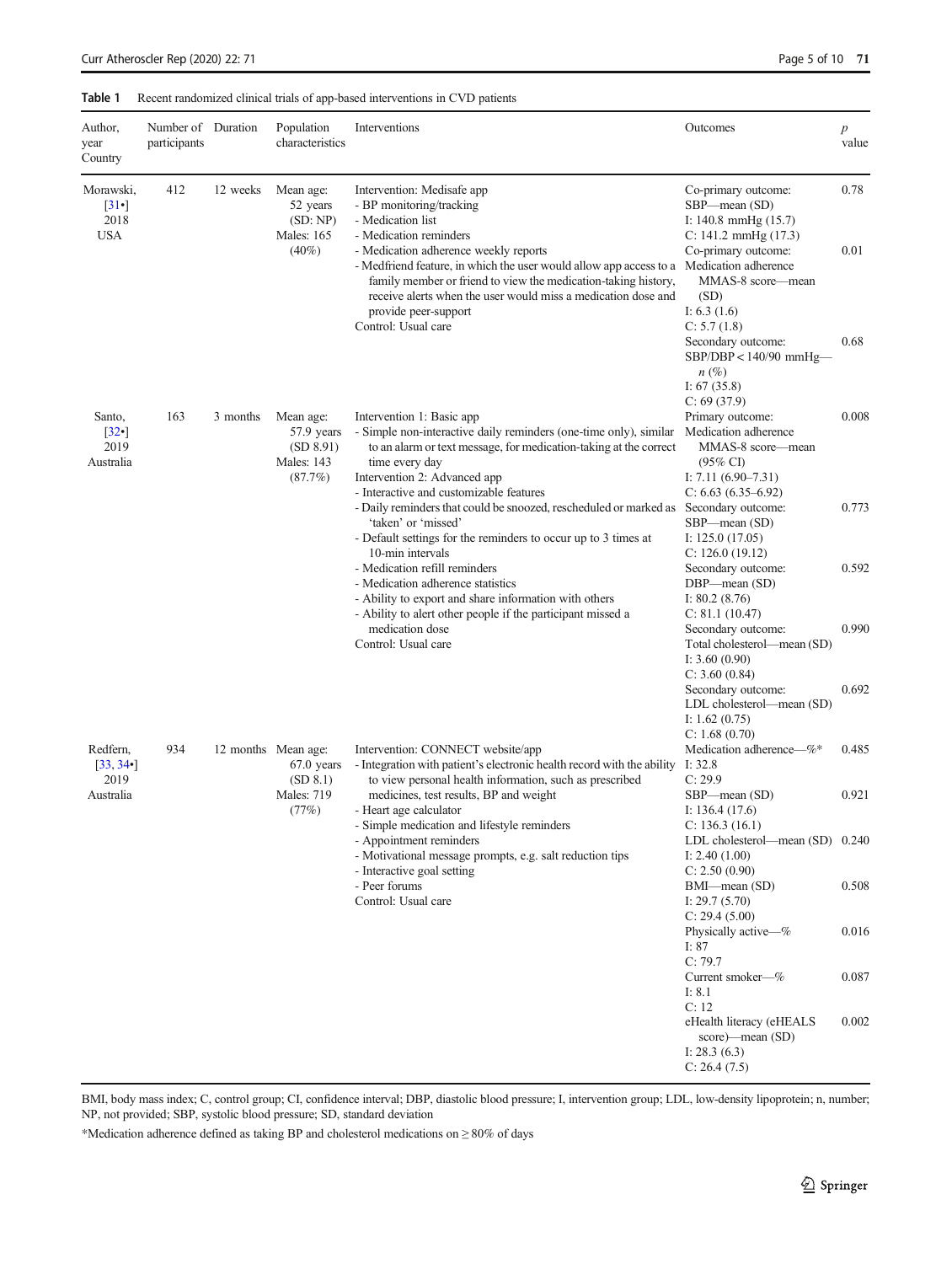significant improvement in medication adherence in the intervention group compared with the control group. However, there were more intervention participants who were physically active and had high eHealth literacy than control participants. Interestingly, qualitative research of participants in the CONNECT trial found that 87% of primary care physicians said they would recommend the strategy. Also, as a result of the CONENCT intervention, 31% of patients reported improved medication adherence, 40% reported doing more to improve mental health and well-being, 47% reported higher weekly physical activity and 61% reported healthier eating habits [\[39](#page-8-0)]. Taken together, the results of the CONNECT trial highlight potential health value usefulness for patients despite no significant improvement in medication adherence.

Taken together, the three recent RCTs described above provide insight into the assessment of outcome measures and the potential value for patients, and the importance of this when evaluating digital health interventions. The trials highlight the importance of patient engagement and interest in the intervention and the alignment of those aspects with perceived benefit. As stated in the WHO guide on monitoring and evaluating digital health interventions, it is essential to monitor the digital intervention in terms of whether the intervention worked as it was intended to, as well as how much the user interacted with the technology [[6\]](#page-7-0). Therefore, it is extremely important to engage different stakeholders (including health professionals and consumers) in codesigning the digital health interventions to maximize the potential benefit of such interventions. Another aspect is engaging key players in the delivery of the intervention; for example, if the apps are prescribed by a physician, patients might feel more motivated to engage with the app than downloading an app on their own or even as part of a research study. In the aforementioned RCTs, there was no physician involvement in reinforcing the use of the apps, and thus, this might have contributed to some of the trial results. Finally, the RCTs highlight challenges with assessing outcomes that are clinically measurable but also meaningful to patients. It is important that digital health interventions be developed and evaluated in collaboration with end users and that patient-reported outcomes and experience measures are considered in the final evaluation.

#### Wearable Devices

Wearable devices are electronic devices that can be worn and have the capability to capture information, perform data processing and provide output of relevant information through a connection with another device, such as a smartphone app, or by itself [\[40](#page-8-0)]. Given these characteristics, wearable devices have become increasingly popular in healthcare settings as they can be used as real-time tools to continuously monitor data such as vital signs, activities and behaviours. This relevant information provided by wearable devices can, in turn, assist health professionals in making informed clinical decisions.

In the context of CVD care and management, the first major lifestyle factor that wearable devices targeted was physical activity. Consumer-based activity trackers, such as Fitbit, are now widely available in stores around the world with accessible prices. These activity trackers provide information on daily step counts, distance walked, energy expenditure and heart rate. When connected to smartphone apps, activity trackers can be motivational tools, reminding individuals to be physically active, providing virtual rewards when a goal is achieved (e.g. the user gets 'stars' when achieving 10,000 steps in a day) and offering peer support by sharing performance results to stimulate a competition-like environment.

Given the wide availability and increasing popularity of these consumer-based activity trackers, many studies have investigated whether the use of such gadgets can improve physical activity levels. A recent systematic review published in 2019 aimed to investigate the effects of interventions that used consumer-based activity trackers compared with no activity tracker use on physical activity participation and sedentary behaviour [\[41](#page-8-0)••]. The authors reviewed studies published up to March 2017 and included 28 RCTs in the review with a total of 3646 participants. Of these, 11 trials provided objective outcome data on the number of steps per day and were pooled in a meta-analysis that showed a significant increase in steps per day, an increase of approximately 627 steps per day (95% CI 417–862 steps per day), in the arm that used activity trackers compared with the one that did not (standardized mean difference (SMD) 0.23, 95% CI 0.15–0.32,  $p < 0.001$ ). In addition, 12 trials measured moderate-to-vigorous physical activity (MVPA) levels and were also pooled in a metaanalysis that showed a significant increase in minutes per day spent in MVPA, approximately 75 min per day increase (95% CI 42–109 min per day) in the activity tracker users compared with non-users (SMD 0.28, 95% CI 0.14–0.41,  $p < 0.001$ ). However, no significant difference in sedentary behaviour was found. An interesting aspect found in this review was that interventions that were classified as multi-faceted, in which the consumer-based activity trackers were only one component of the intervention, had a greater impact on physical activity levels compared with interventions in which the wearable devices were the only component of the intervention.

Specifically, in a population of patients with CVD, another systematic review also aimed to evaluate the use of the same type of wearable devices on physical activity outcomes [\[42](#page-9-0)••]. This review reviewed studies from January 2000 to May 2018 and found 35 eligible studies with a total of 4528 patients. Of these, 28 trials were included in the meta-analyses. For the steps per day outcome, the meta-analysis results of 17 RCTs showed a statistically significant increase with a mean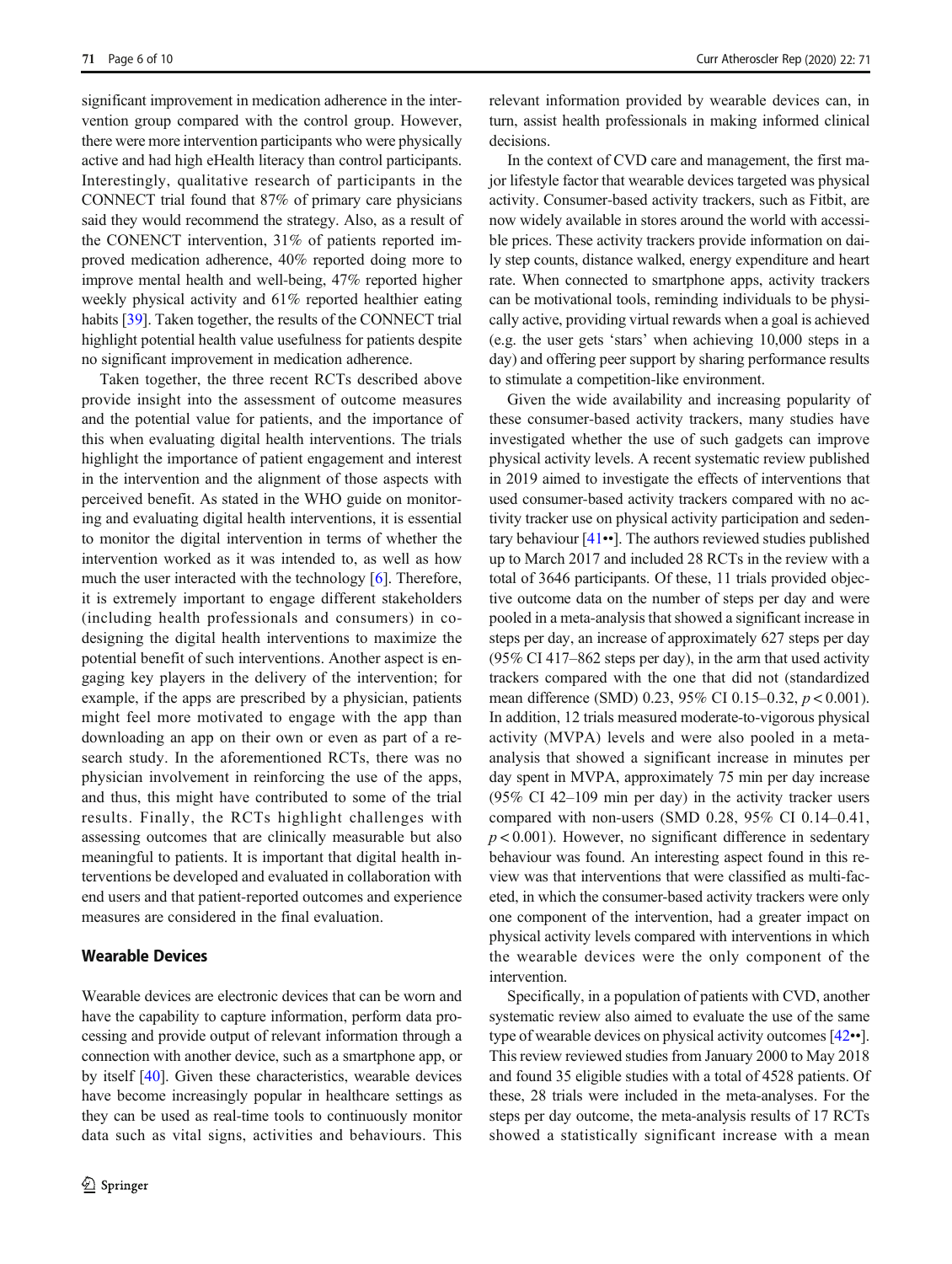$[44"]$  $[44"]$  $[44"]$ 



difference of 2592.33 steps per day (95% CI 1688.62– 3496.04 steps per day,  $p < 0.00001$ ) in favour of the use of wearable devices. In terms of weekly minutes of MVPA, the meta-analysis results of 12 RCTs showed a statistically significant increase with a mean difference of 36.31 min per week (95% CI 18.33–54.29 min per week, p < 0.0001) in favour of the intervention.

Wearable devices have the potential to impact other CVDrelated outcomes, such as weight, BP, diabetes and cholesterol. To investigate the effects of wearable devices on these outcomes, a systematic review was conducted in 2019, reviewing the available data up to October 2018 [[43](#page-9-0)•]. This review found only 6 studies with 1615 participants. In regard to effects on weight management, five trials provided weight loss outcomes; however, only one showed a significant weight reduction in 47 adults with BMI  $\geq$  23 kg/m<sup>2</sup> and sleep apnoea. Regarding BP control, three studies evaluated BP outcomes with two of them reporting improved systolic BP with the intervention. In terms of cholesterol management, two studies reported outcomes on total, LDL and HDL cholesterol and presented conflicting results, where in one study there were significant improvements in total cholesterol and in the other study a significant improvement is seen only in HDL cholesterol. Diabetes management was also assessed in one study and demonstrated a significant reduction in HbA1c.

More recently, a more sophisticated type of wearable devices, the smartwatches, have become a potential tool to monitor heart rhythm and detect arrhythmias. The Apple Heart Study was a ground-breaking study, published in 2019, that aimed to evaluate the ability of an irregular pulse notification algorithm to detect atrial fibrillation (AF) with the use a smartwatch, the Apple Watch [[44](#page-9-0)••]. The study was an entirely virtual pragmatic study, in which potential participants were any individual who owned an Apple Watch and a compatible iPhone, were 22 years or older, resided in the USA, spoke English, did not have a previous history of AF and were not currently taking anti-coagulants. Potential participants had to download the study app in the app store to check eligibility and provide informed consent before the irregular pulse notification was activated on the smartwatch. Upon activation, the app algorithm would evaluate the heart rhythm using the smartwatch photoplethysmography sensor, which uses LED lights to intermittently measure changes in blood flow. These pulse signals were used to generate a pulse interval graph, called a tachogram, which was then classified as regular or irregular. A participant would receive an irregular pulse notification if 5 out of 6 tachograms were considered irregular in 48 h. If the participant received this irregular pulse notification, he/she was scheduled for a telemedicine consultation with a physician who would evaluate whether the case required further evaluation. If so, participants were mailed an ECG patch to wear for up to 7 days to confirm the arrhythmia. The study results are presented in Fig. 1. Based on the results presented in Fig. 1, the authors report that the positive predictive value of a single irregular tachogram was 0.71 (95% CI 0.69–0.74), meaning that 71% of the time when a tachogram detected an irregular pulse, AF was also detected by the ECG patch. Meanwhile, the positive predictive value of the irregular pulse notification was 0.84 (95% CI 0.76–0.92), meaning that 84% of the times when a participant received an irregular pulse notification, the participant had confirmed AF on the simultaneous ECG. There are a few key points to discuss about this study. First, the huge number of recruited patients in a short period of 8 months is impressive, demonstrating that new models of virtual studies where data is collected directly from the participant, without the direct involvement of a research team, may be the way forward for clinical studies. Second, wearable devices, such as smartwatches, that are now already being used by millions of consumers can be used to provide meaningful information, through big data analyses, that can provide prompts to motivate people to seek medical care for further evaluation of a significant medical condition. Third, this study also opens up new opportunities for collaborations between technology companies, which are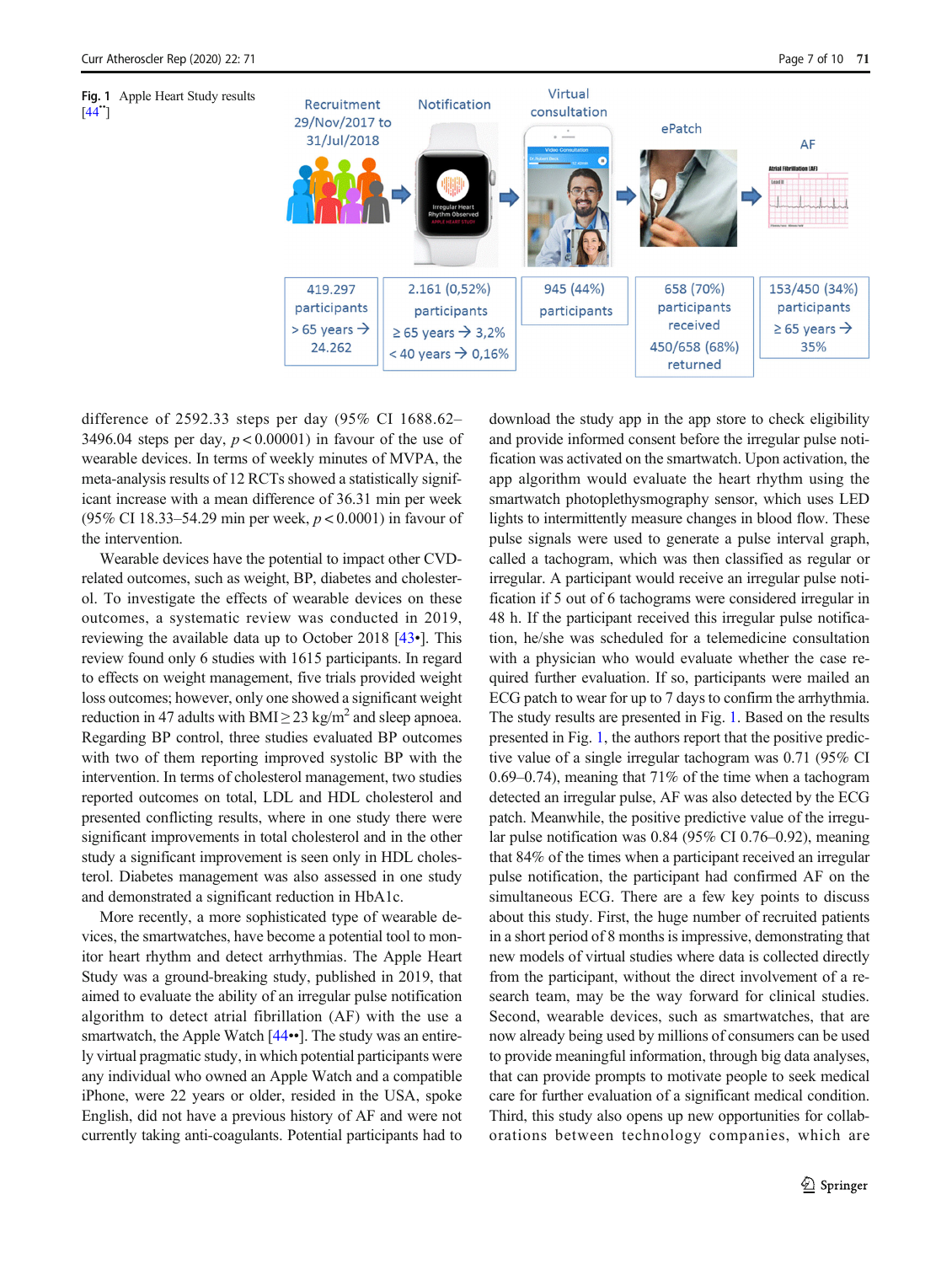<span id="page-7-0"></span>manufacturing these innovative gadgets and already collecting data from consumers, and researchers; and these new collaborations can provide new insights into improving healthcare of patients.

# Conclusion

Digital health is a growing and evolving area of investigation. To date, text-messaging programmes are the type of digital health interventions that are most supported by scientific evidence with studies showing potential benefits for smoking cessation, physical activity, blood pressure and cholesterol control, weight management and medication adherence. The literature to support the use of smartphone apps in CVD prevention is growing, but it is still limited. Small studies have favoured the use of health apps for improved CVD health outcomes; however, recent RCTs have not confirmed benefits associated with the use of health apps. Wearable devices are the latest type of technology investigated in clinical studies. Studies support the use of physical activity trackers on improving physical activity levels, while smartwatches can be used as a novel tool to detect arrhythmias. Importantly, digital technology does have the potential to overcome several barriers, such as geography and time, and hence, even with equivalent health outcomes to standard care, there are enormous positives in terms of reach from a public health perspective. Furthermore, digital health interventions should not be viewed as a stand-alone, one-sizefits-all solution but rather an addition to the current multifaceted health interventions that can be personalized to different types of patient populations. With the digital health revolution, we can not only consider these tools as a way to achieve better patient health outcomes but also as innovative ways to reimagine the way we currently conduct clinical studies. These digital technologies can enable new models of virtual trials, potentially reducing the duration and costs of future research, while increasing our ability to achieving meaningful results.

Acknowledgements JR is funded by a National Health and Medical Research Council Career Development Fellowship (APP1143538).

Authors' Contributions KS drafted the manuscript. KS and JR have read and approved the final manuscript.

## Compliance with Ethical Standards

Conflict of Interest Karla Santo and Julie Redfern declare no conflicts of interest relevant to this manuscript.

Human and Animal Rights and Informed Consent This article does not contain any studies with human or animal subjects performed by any of the authors.

#### References

Papers of particular interest, published recently, have been highlighted as:

- Of importance
- •• Of major importance
- 1. Abajobir AA, Abate KH, Abbafati C, Abbas KM, Abd-Allah F, Abdulkader RS, et al. Global, regional, and national incidence, prevalence, and years lived with disability for 328 diseases and injuries for 195 countries, 1990–2016: a systematic analysis for the global burden of disease study 2016. Lancet. 2017;390(10100):1211–59.
- 2. Abajobir AA, Abbafati C, Abbas KM, Abd-Allah F, Abera SF, Aboyans V, et al. Global, regional, and national age-sex specific mortality for 264 causes of death, 1980–2016: a systematic analysis for the global burden of disease study 2016. Lancet. 2017;390(10100):1151–210.
- 3. World health statistics 2017: monitoring health for the SDGs, Sustainable Development Goals. Geneva: World Health Organization, 2017.
- 4. Chow CK, Jolly S, Rao-Melacini P, Fox KAA, Anand SS, Yusuf S. Association of diet, exercise, and smoking modification with risk of early cardiovascular events after acute coronary syndromes. Circulation. 2010;121(6):750–8.
- 5. Artinian NT, Fletcher GF, Mozaffarian D, Kris-Etherton P, van Horn L, Lichtenstein AH, et al. Interventions to promote physical activity and dietary lifestyle changes for cardiovascular risk factor reduction in adults: a scientific statement from the American Heart Association. Circulation. 2010;122(4):406–41.
- 6. Monitoring and evaluating digital health interventions: a practical guide to conducting research and assessment. Geneva: World Health Organization, 2016.
- 7. Digital Health. US Food and Drug Administration website. [Accessed on 27 May 2020]. Available from: [https://www.fda.](https://www.fda.gov/medicalevices/digitalealth) [gov/medical-devices/digital-health.](https://www.fda.gov/medicalevices/digitalealth)
- 8. WHO guideline: recommendations on digital interventions for health system strengthening. Geneva: World Health Organization, 2019.
- 9. Digital Health Innovation Action Plan. US Food and Drug Administration, 2018.
- 10. Digital Health Resolution. Geneva: World Health Organization, 2018.
- 11. Keesara S, Jonas A, Schulman K. Covid-19 and health care's digital revolution. N Engl J Med. 2020;382(23):e82.
- 12. Agarwal S, LeFevre AE, Lee J, et al. Guidelines for reporting of health interventions using mobile phones: mobile health (mHealth) evidence reporting and assessment (mERA) checklist. BMJ. 2016;352:i1174.
- 13.•• Whittaker R, McRobbie H, Bullen C, Rodgers A, Gu Y. Mobile phone-based interventions for smoking cessation. Cochrane Database Syst Rev. 2016;4 Recent Cochrane systematic review with meta-analysis demonstrating benefits of text-messaging programmes for smoking cessation.
- 14. SmokefreeTXT United States [cited 2017 16 December]. Available from: [https://smokefree.gov/smokefreetxt.](https://smokefree.gov/smokefreetxt)
- 15. Short Messages Against Tobbaco (SMAT) Canada [cited 2017 16 December]. Available from: [https://www.smat.ca/en.](https://www.smat.ca/en)
- 16.•• Smith DM, Duque L, Huffman JC, Healy BC, Celano CM. Text Message Interventions for Physical Activity: A Systematic Review and Meta-Analysis. Am J Prev Med. 2020;58(1):142– 51 Recent systematic review with meta-analysis demonstrating that text-messaging interventions are associated with improved physical activity.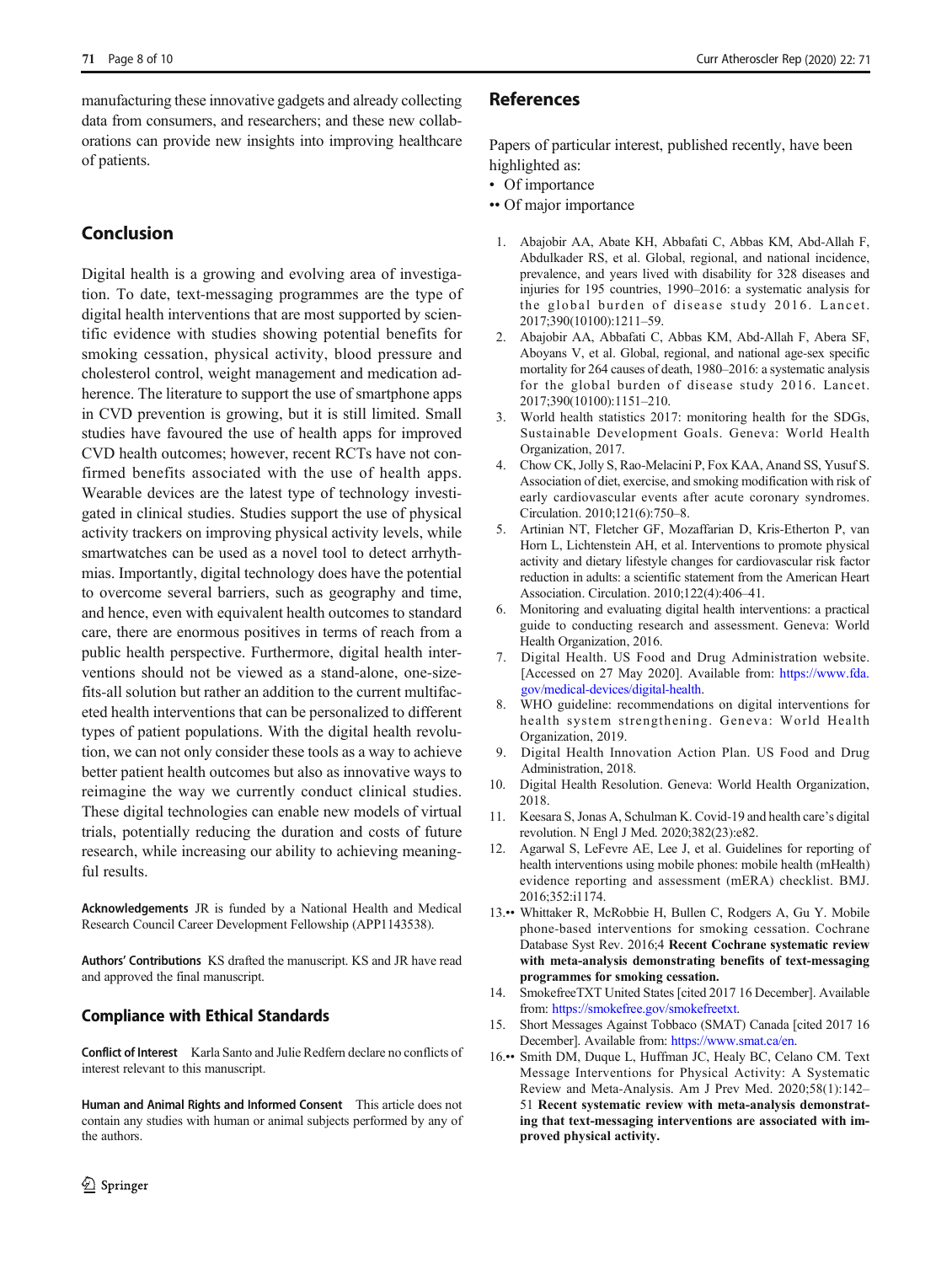- <span id="page-8-0"></span>17.•• Shariful Islam SM, Farmer AJ, Bobrow K, Maddison R, Whittaker R, Pfaeffli Dale LA, et al. Mobile phone textmessaging interventions aimed to prevent cardiovascular diseases (Text2PreventCVD): systematic review and individual patient data meta-analysis. Open Heart. 2019;6(2):e001017 Recent systematic review with meta-analysis demonstrating improvements on systolic blood pressure and body mass index with text-messaging interventions.
- 18.• Skinner R, Gonet V, Currie S, Hoddinott P, Dombrowski SU. A systematic review with meta-analyses of text message-delivered behaviour change interventions for weight loss and weight loss maintenance. Obes Rev. 2020;21(6):e12999 Recent systematic review with meta-analysis demonstrating the benefits of textmessaging programmes on weight loss.
- 19.•• Adler AJ, Martin N, Mariani J, Tajer CD, Owolabi OO, Free C, et al. Mobile phone text messaging to improve medication adherence in secondary prevention of cardiovascular disease. Cochrane Database Syst Rev. 2017;4 Recent systematic review demonstrating the beneficial effects of text-messaging programmes on medication adherence in patients with cardiovascular diseases.
- 20.• Thakkar J, Kurup R, Laba TL, Santo K, Thiagalingam A, Rodgers A, et al. Mobile telephone text messaging for medication adherence in chronic disease: a meta-analysis. JAMA Intern Med. 2016;176(3):340–9 Recent systematic review with metaanalysis demonstrating the beneficial effects of textmessaging programmes on medication adherence in patients with chronic diseases.
- 21. Chow CK, Redfern J, Thiagalingam A, Jan S, Whittaker R, Hackett M, et al. Design and rationale of the tobacco, exercise and diet messages (TEXT ME) trial of a text message-based intervention for ongoing prevention of cardiovascular disease in people with coronary disease: a randomised controlled trial protocol. BMJ Open. 2012;2(1):e000606.
- 22.• Chow CK, Redfern J, Hillis GS, Thakkar J, Santo K, Hackett ML, et al. Effect of lifestyle-focused text messaging on risk factor modification in patients with coronary heart disease: a randomized clinical trial. Jama. 2015;314(12):1255–63 Randomised clinical trial demonstrating the beneficial effects of a lifestyle-focused textmessaging programme on multiple cardiovascular risk factors.
- Redfern J, Thiagalingam A, Jan S, Whittaker R, Hackett ML, Mooney J, et al. Development of a set of mobile phone text messages designed for prevention of recurrent cardiovascular events. Eur J Prev Cardiol. 2014;21(4):492–9.
- 24. Thakkar J, Redfern J, Thiagalingam A, Chow CK. Patterns, predictors and effects of texting intervention on physical activity in CHD insights from the TEXT ME randomized clinical trial. Eur J Prev Cardiol. 2016;23(17):1894–902.
- 25. Santo K, Hyun K, de Keizer L, Thiagalingam A, Hillis GS, Chalmers J, et al. The effects of a lifestyle-focused text-messaging intervention on adherence to dietary guideline recommendations in patients with coronary heart disease: an analysis of the TEXT ME study. Int J Behav Nutr Phys Act. 2018;15(1):45.
- 26. Burn E, Nghiem S, Jan S, Redfern J, Rodgers A, Thiagalingam A, et al. Cost-effectiveness of a text message programme for the prevention of recurrent cardiovascular events. Heart. 2017;103(12):893–4.
- 27. Redfern J, Santo K, Coorey G, Thakkar J, Hackett M, Thiagalingam A, et al. Factors influencing engagement, perceived usefulness and behavioral mechanisms associated with a text message support program. PLoS One. 2016;11(10):e0163929.
- 28. Santo K, Richtering SS, Chalmers J, Thiagalingam A, Chow KC, Redfern J. Mobile phone apps to improve medication adherence: a systematic stepwise process to identify high-quality apps. JMIR mHealth uHealth. 2016;4(4):e132.
- 29.• Neubeck L, Lowres N, Benjamin EJ, Freedman SB, Coorey G, Redfern J. The mobile revolution-using smartphone apps to prevent cardiovascular disease. Nat Rev Cardiol. 2015;12(6):350–60 An interesting review on the role of smartphone apps in revolutionizing the prevention of cardiovascular diseases.
- 30.•• Coorey GM, Neubeck L, Mulley J, Redfern J. Effectiveness, acceptability and usefulness of mobile applications for cardiovascular disease self-management: systematic review with meta-synthesis of quantitative and qualitative data. Eur J Prev Cardiol. 2018;25(5): 505–21 Recent systematic review demonstrating the beneficial effects of smartphone apps for the management and control of cardiovascular risk factors.
- 31.• Morawski K, Ghazinouri R, Krumme A, Lauffenburger JC, Lu Z, Durfee E, et al. Association of a Smartphone Application with Medication Adherence and Blood Pressure Control: the MedISAFE-BP randomized clinical TrialSmartphone app and blood pressure medication AdherenceSmartphone app and blood pressure medication adherence. JAMA Intern Med. 2018;178(6): 802–9 Randomised clinical trial demonstrating improvements on medication adherence with the use of a smartphone app in hypertensive patients.
- 32.• Santo K, Singleton A, Rogers K, Thiagalingam A, Chalmers J, Chow CK, et al. Medication reminder applications to improve adherence in coronary heart disease: a randomised clinical trial. Heart. 2019;105(4):323 Randomised clinical trial demonstrating improvements on medication adherence with the use of smartphone apps in patients with coronary heart disease.
- 33. Redfern J, Usherwood T, Coorey G, Mulley J, Scaria A, Neubeck L, et al. P5307A consumer-direct digital health intervention for cardiovascular risk management in primary care: the Consumer Navigation of Electronic Cardiovascular Tools (CONNECT) randomised controlled trial. Eur Heart J. 2019;40(Supplement\_1).
- 34.• Redfern J, Coorey G, Mulley J, Scaria A, Pitt C, Weir K, et al. Effectiveness of an integrated responsive web application for cardiovascular disease management in primary care: 1 year multicenter, open-label randomized controlled trial. npg Digit Med. 2020; (In press, accepted  $29<sup>th</sup>$  July 2020). Randomised clinical trial of a smartphone app and web portal integrated with the patient's electronic health record for cardiovascular risk management.
- 35. Morawski K, Ghazinouri R, Krumme A, McDonough J, Durfee E, Oley L, et al. Rationale and design of the medication adherence improvement support app for engagement-blood pressure (MedISAFE-BP) trial. Am Heart J. 2017;186:40–7.
- 36. Santo K, Chow CK, Thiagalingam A, Rogers K, Chalmers J, Redfern J. MEDication reminder APPs to improve medication adherence in coronary heart disease (MedApp-CHD) study: a randomised controlled trial protocol. BMJ Open. 2017;7(10).
- 37. Santo K, Singleton A, Chow CK, et al. Evaluating reach, acceptability, utility, and engagement with an app-based intervention to improve medication adherence in patients with coronary heart disease in the MedApp-CHD study: a mixed-methods evaluation. Med Sci (Basel, Switzerland). 2019;7(6).
- 38. Redfern J, Usherwood T, Harris MF, Rodgers A, Hayman N, Panaretto K, et al. A randomised controlled trial of a consumerfocused e-health strategy for cardiovascular risk management in primary care: the consumer navigation of electronic cardiovascular tools (CONNECT) study protocol. BMJ Open. 2014;4(2):e004523.
- 39. Coorey GM, Peiris D, Usherwood T, Neubeck L, Mulley J, Redfern J. Persuasive design features within a consumer-focused eHealth intervention integrated with the electronic health record: a mixed methods study of effectiveness and acceptability. PLoS One. 2019;14(6):e0218447.
- 40. Xue Y. A review on intelligent wearables: uses and risks. Human Behav Emerg Technol. 2019;1(4):287–94.
- 41.•• Brickwood K-J, Watson G, O'Brien J, Williams AD. Consumerbased wearable activity trackers increase physical activity